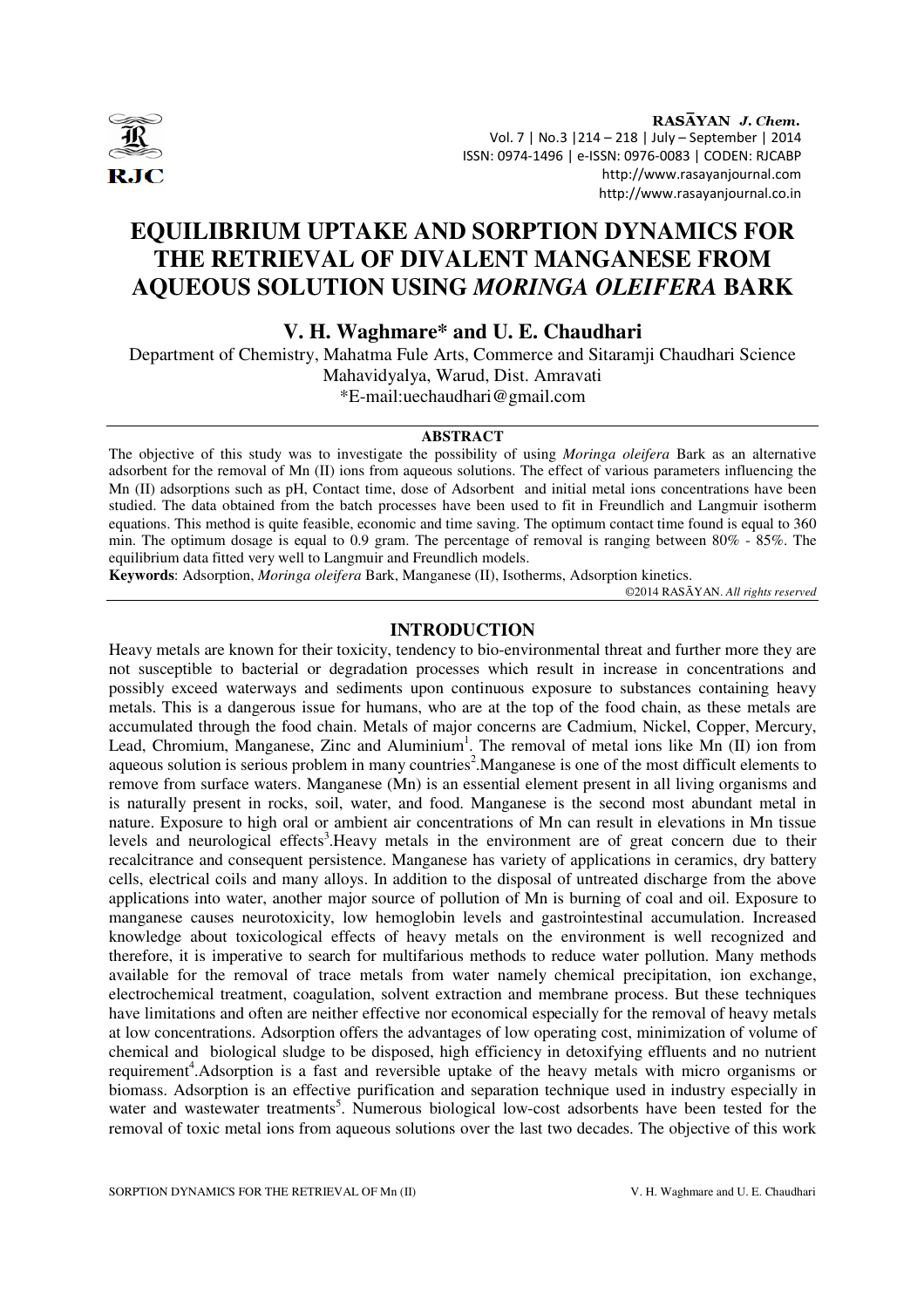is to study the utilization of *Moringa Oleifera* Bark as adsorbent to remove Mn (II) ion from an aqueous solution.

# **EXPERIMENTAL**

#### **Preparation of Adsorbent**

*Moringa Oleifera* Bark (MOB) was collected from a local farm. It was cut in to small segment and dried in sunlight until almost all the moisture evaporated. Then it was ground to get desired particle size of 100 to 200 micron. It was then soaked 2 hours in 0.1M NaOH solution to remove the lignin contents. Excess alkalinity was then removed by neutralizing with 0.1 N HCl. The MOB was then washed several times with distilled water till the washings are free from color and turbidity. The washed MOB was kept in oven and dried at  $200^{\circ}$  C for 24 hrs and stored in desiccators for the further study.

#### **Preparation of Solutions**

All the reagents used were of AR grade. Stock Manganese ions solution (1000 mg/L) was prepared by dissolving  $19.791$  gm of A.R. grade MnCl<sub>2</sub>in  $1000$  ml distilled water. The solutions of lower concentrations were prepared by dilution of appropriate volume of stock solution.

# **Adsorption Isotherms**

Equilibrium adsorption isotherm equations are used to describe the experimental adsorption data. The parameters obtained from the different models provide important information on the sorption mechanisms and the surface properties and affinities of the adsorbent. The most widely accepted surface adsorption models for single-solute systems are the Langmuir and Freundlich models. The correlation with the amount of adsorption and the liquid-phase concentration was tested with the Langmuir and Freundlich isotherm equations. Linear regression is frequently used to determine the best-fitting isotherm, and the applicability of isotherm equations is compared by judging the Correlation coefficients.

## **Freundlich Adsorption Isotherm**

The Freundlich isotherm is an empirical equation used to describe heterogeneous system. The sorption data of Manganese (II) ions onto MOB was also fitted to Freundlich isotherm, in the following linear form-

$$
Log qe = log K_f + 1/n log Ce
$$
 (1)

Where, *qe* is the amount of metal ions adsorbed per gram of adsorbent (mg/g). Ce is the equilibrium concentration of metal ions in solution (mg/L).  $K_f$  and  $1/n$  are Freundlich Constants, indicating the Adsorption Capacity and Adsorption Intensity respectively.

Straight lines were obtained by plotting *log qe* against *log Ce*, which show that sorption of Manganese ions obeys Freundlich isotherm well. The  $K_f$  and  $I/n$  values were calculated from intercept and slop of the plot respectively and presented in Table 1. The Correlation coefficient  $R^2$  >0.996 and the values of n were higher than 1.0, indicating that adsorption of Mn (II) ions on MOB follows the Freundlich isotherm. The value of 'r' indicated the type of the isomer to be either unfavorable  $(r > 1)$ , linear  $(r = 1)$  favorable  $(0 < r$ <1). The value of 'r' was obtained as 0.048. This confirmed that the bark used is favorable for adsorption of Mn (II) ion under the condition used in this work.

#### **Langmuir Adsorption isotherm**

The Langmuir isotherm is valid for sorption of a solute from a liquid solution as monolayer adsorption on a surface containing a finite number of identical sites. Langmuir isotherm model assumes uniform energies of adsorption onto the surface without transmigration of adsorbate in the plane of the surface. The Linear form of Langmuir equation is-

$$
1/qe = 1/b Q_0 X I/Ce + I/Q_0
$$
 (2)

*Q0* and *b is* Langmuir constants related to the capacity and energy of sorption respectively. A plot of *qe*  versus *C*e should indicate a straight line of slope 1/ b *Q0*and an intercept of 1/ *Q0*. The values of *Qo* and b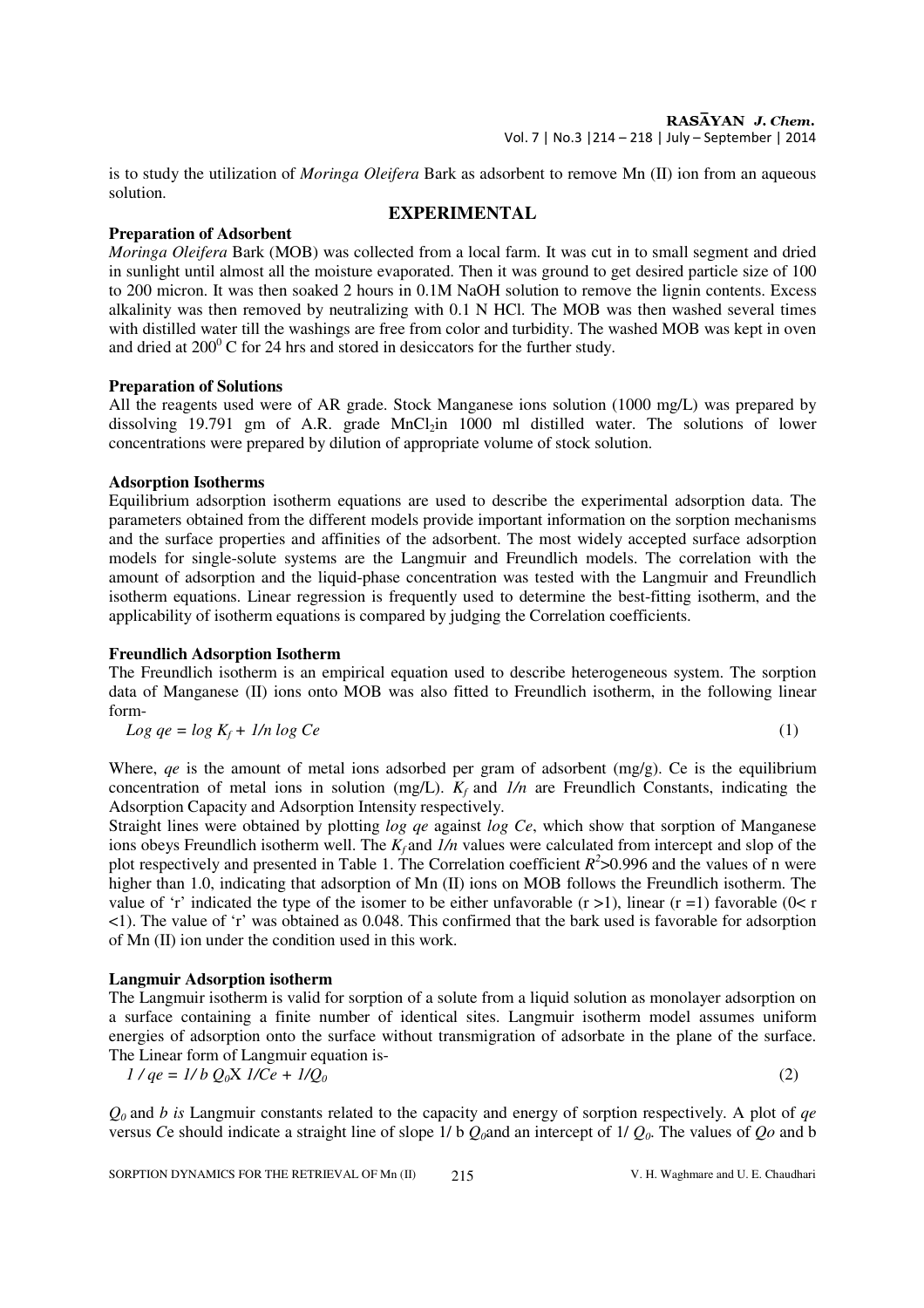### RASĀYAN J. Chem. Vol. 7 | No.3 |214 – 218 | July – September | 2014

and Correlation coefficient obtained from the Langmuir model are shown in Table-1. The Correlation coefficient  $R^2 > 0.997$  suggests that adsorption of Mn (II) ions onto MOB follows the Langmuir isotherm. The maximum monolayer capacity *Q0* obtained from the Langmuir is 9.009mg/g. In order to observed whether the adsorption is favorable or not, a dimensionless parameter 'r' obtained from Langmuir isotherm is  $r = (1 + b \times Cm)^{-1}$ 

|  | Table-1: Isothermal Constants |  |
|--|-------------------------------|--|
|--|-------------------------------|--|

|       | <b>Freundlich Constants</b> |              |       | Langmuir Constants |       |                      |  |  |
|-------|-----------------------------|--------------|-------|--------------------|-------|----------------------|--|--|
| Δ,    | l/n                         | $\mathbf{L}$ | Ų(,   |                    |       | D <sup>2</sup><br>11 |  |  |
| 8.318 | 0.625                       | ).996        | 9.009 | .100               | 0.048 | 0.997                |  |  |

Where 'b' is Langmuir constant and Cm is maximum concentration used in the Langmuir isotherm.

#### **First order kinetics**

The rate of adsorption of Mn (II) on *Moringa olifera* Bark was studied by using the first order rate equation proposed by Lagergren.

#### **Pseudo Second Order Model**

The time data of metal ion fitted to Pseudo second order kinetics. Pseudo second order model showed that, Rate constant  $K_2$  is almost constant at different initial concentration which is shown in Table 2. This indicate that adsorption of Mn (II),on *Moringa olifera* Bark obey Second Order Kinetics.

## **Elovich Model**

Adsorption of Mn (II), on *Moringa olifera* Bark is shown. A linear relationship is obtained between the amounts of Mn (II) concentration. As the Table-2, Shows that the value varied as a function of Mn (II) concentration. As the concentration of Mn (II) increases from 20 mg/L. Value of  $\alpha$  increases and  $\beta$ decreases. This favored the adsorption phenomenon.

|                    | $1St$ Order |       | Pseudo Second Order |       | Elovich Model  |       |      |       |       |
|--------------------|-------------|-------|---------------------|-------|----------------|-------|------|-------|-------|
| Concentration      | $\rm K_L$   | $q_e$ |                     | $q_e$ | K <sub>2</sub> |       | α    |       |       |
| $220 \text{ mg/L}$ | 0.2049      | 3.5   | 0.997               | 3.5   | 0.340          | 0.990 | .291 | 0.900 | 0.996 |

Table-2: Kinetics model value for adsorption of Mn (II) on *Moringa olifera* Bark

#### **Effect of pH**

The solution of pH is an important parameter in the adsorption process of metal ions from aqueous solutions, which affect both the dissociation degree of functional groups from adsorbent surface and the speciation and solubility of metal ions. The effect of pH on the removal of Manganese ion using MOB as an adsorbent was studied with initial pH range from 2 to 8. The pH affects the solubility of Manganese ion to a great extent. The pH of the aqueous solution is the controlling factor in the adsorption process hence it become necessary to determine at what pH, maximum adsorption will takes place. The maximum removal efficiency was 85% at 8.0 pH value (Figure-1).

#### **Effect of contact time**

The effect of Contact time on the amount of Mn (II) ions adsorbed was investigated by using various initial concentrations of Mn (II) ions with 0.5 gram MOB at pH 8.0. The effect of Contact time and metal ions concentrations on the percent removal of Mn (II) by MOB is shown in Fig.-II. The result indicates that removal of Mn (II) ions increases with increase in Contact time and equilibrium was attained in about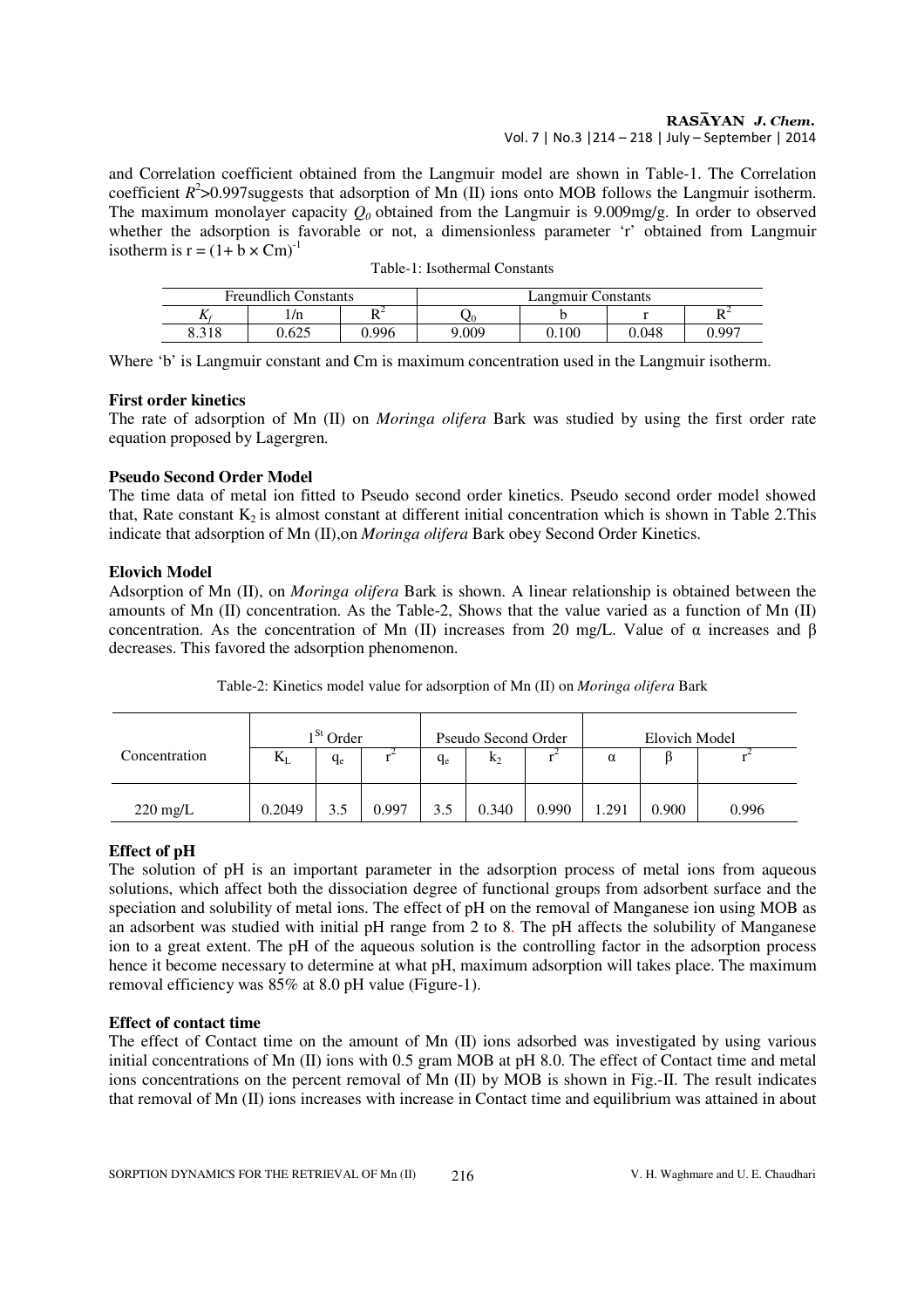

360 min. The extent of removal of Mn (II) by MOB was found to increase, reach a maximum value with increase in contact time (Figure-2).

Fig.-1: Effect of pH



Fig.-2: Effect of Contact Time

#### **Effect of Adsorbent Dose**

The effect of the amount of adsorbent dose on the rate of uptake of Manganese ions is shown in Fig.-III. It can be seen that, the rate of the removal of Manganese ions increases with an increases in the amount of adsorbent dose. This may be due to the increase in availability of surface active sites resulting from the increased dose of adsorbent, especially at higher doses. The amount of adsorbent dose varies from 200mg/200ml to 1000mg/200ml. The retrieval efficiency is maximum at dose of 900 mg/200ml which observed Mn (II) ion up to 85% (Figure-3).

#### **CONCLUSIONS**

- 1. The present work is attempt for the systematic studies of removal of Manganese (II) from aqueous solution using low cost adsorbent prepared from*Moringa Oleifera*Bark.
- 2. From the Experimental Findings, It has been observed that the adsorbent material can be used successfully for removal of Manganese (II) from aqueous solution.
- 3. The maximum removal efficiency was observed up to 85% for Biosorbent prepared from *Moringa oleifera* Bark at the optimum values of parameters.
- 4. Due to high efficiency for removal of Mn(II) ion, the treated *Moringa oleifera* Bark is an ideal adsorbent for removal of Mn(II) ion from aqueous solutions.
- 5. The result reveals that at  $pH = 8.0$ , percentage removal of Manganese (II) ion is maximum.